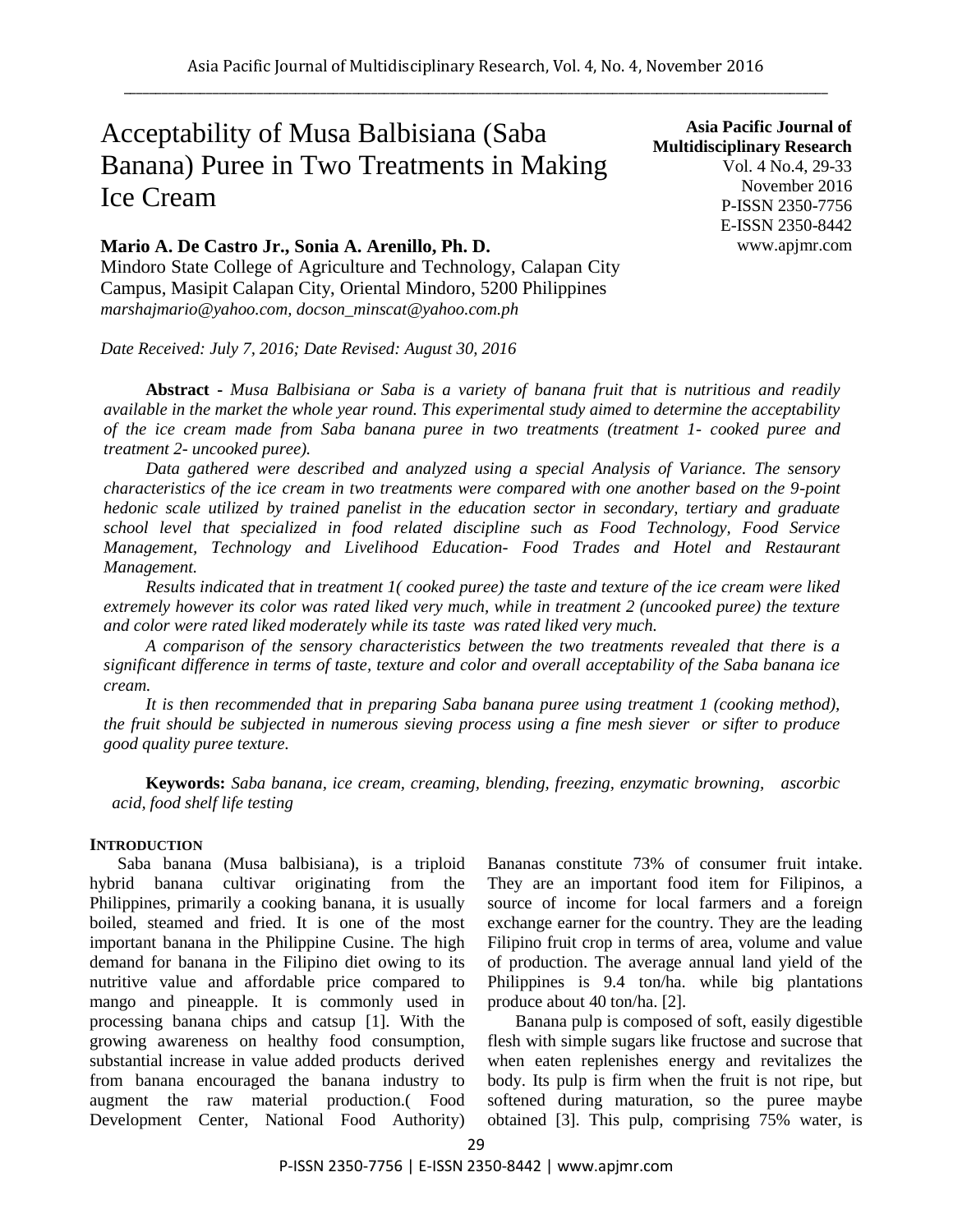among calorie-rich of non-oil fresh fruits. It also contains approximately 20g of carbohydrates in total per 100g of fresh pulp, out of which fiber 2g per 100 g fresh pulp [4]. Ripe banana is an excellent food for effort, because its pulp is sugar-rich and easily digested, and its content in potassium and magnesium is interesting for muscle contraction control. Banana are popular for its aroma, texture and easy to peel and eat, besides rich in potassium and calcium as well as low in sodium content [5].

The fruit also contains good amount of soluble dietary fiber (7% of DRA per 100g) that helps normal bowel movement. It is also a good source of vitamin-B6and a moderate source of vitamin C. Fresh bananas provides adequate level of minerals like copper, magnesium and manganese. The banana is full of proteins and the sugar provided gives a lot of energy best for those engage in sports requiring endurance. Moreover, it contains selenium, magnesium, iron and lots of vitamins and is recommended for salt-free diets because of its low sodium chloridium content.

Banana puree is important as infant food and can be successfully canned by the addition of ascorbic acid to prevent discoloration. The puree is produced on a commercial scale in factories close to banana fields and packed in plastic-lined #10 cans and 55 gallon metal drums for use in baby foods, cake pie, ice cream, cheese cake, doughnuts, milk shakes and many other products. Fruit puree is the principal component of the presently prepared blend. The term "puree" has been used in the art to refer to both heat treated, e.g., boiled, and untreated food pulp. As used herein, however, "puree" is meant to refer only to unheatedtreatment of the whole fruit pieces which have been mechanically transformed into fluids.

Ice cream is a frozen food made from a mixture of dairy ingredients, containing at least 10% milk fat before the addition of bulk ingredients, such as flavorings and sweeteners [6]. Ice cream or Sorbetes is an all-time favorite dessert or snack among Filipinos in our country since we are in a tropical part of the globe.

It is basically made from milk, cream, sweetener and flavorings like vanilla, chocolate and cheese. It is made from either cooked custard or uncooked base. Ice cream made with eggs and cream is higher in fat than ice " cream" made with skim milk ( low-fat or nonfat). As a rule the higher the fat content of the base mixture, the creamier the texture; incorporating gelatin, egg substitute, or lecithin (an emulsifier made from soya beans ) into mixtures made with skim milk makes the texture creamer. Now a days ice cream makers added fruit- flavored variations in the market such as ube, mango and melon, which suits the taste of the Filipino consumers in any age. Most fruits were used to flavor ice cream that contain naturally occurring pectin and a certain amount of fiber as Saba banana had. Both of these substances help to keep the milk fat and water molecules in an even suspension as they freeze.

With this information at hand Saba banana has a greater potential to be utilized as a fruit flavoring in making ice cream.

## **OBJECTIVES OF THE STUDY**

Generally the study determines the level of acceptability of Saba banana puree in two treatments in making ice cream in terms of their quality attributes. Specifically it aims to describe the acceptability of banana ice cream yielded from the two processing methods of preparing puree in terms of their quality attributes such as taste, color and texture; to compare the acceptability banana ice cream yielded from the two processing methods of preparing puree in terms of their quality attributes and to compare the quality attributes of banana ice cream yielded from the two processing methods in preparing the puree.

## **MATERIALS AND METHODS**

Processing of Saba Banana Puree

- a. *Raw Materials*: Ripe Saba banana fruit and Evaporated milk
- b. *Tools and Equipment*: Plastic hand gloves, knife, chopping board, trays, mixing bowls, 50 and 70 mesh strainer, electric blender, double sauce pan and rubber scrapper
- c. *Procedure*:

Saba banana fruit weighing approximately 2 kilograms were washed, peeled, cut into halves and seeds were removed. The fruit were then chopped into smaller pieces and blended with evaporated milk to produce puree. Two processes were conducted to produce a good quality puree. First processing method (T1) was cooking the puree using a double sauce pan under medium heat fire for 1 minute at 60 C. The second process (T2) is uncooked method, the puree has not been subjected in any heat treatment procedure. Puree clumps that has been developed in the two processing method were removed through sifting.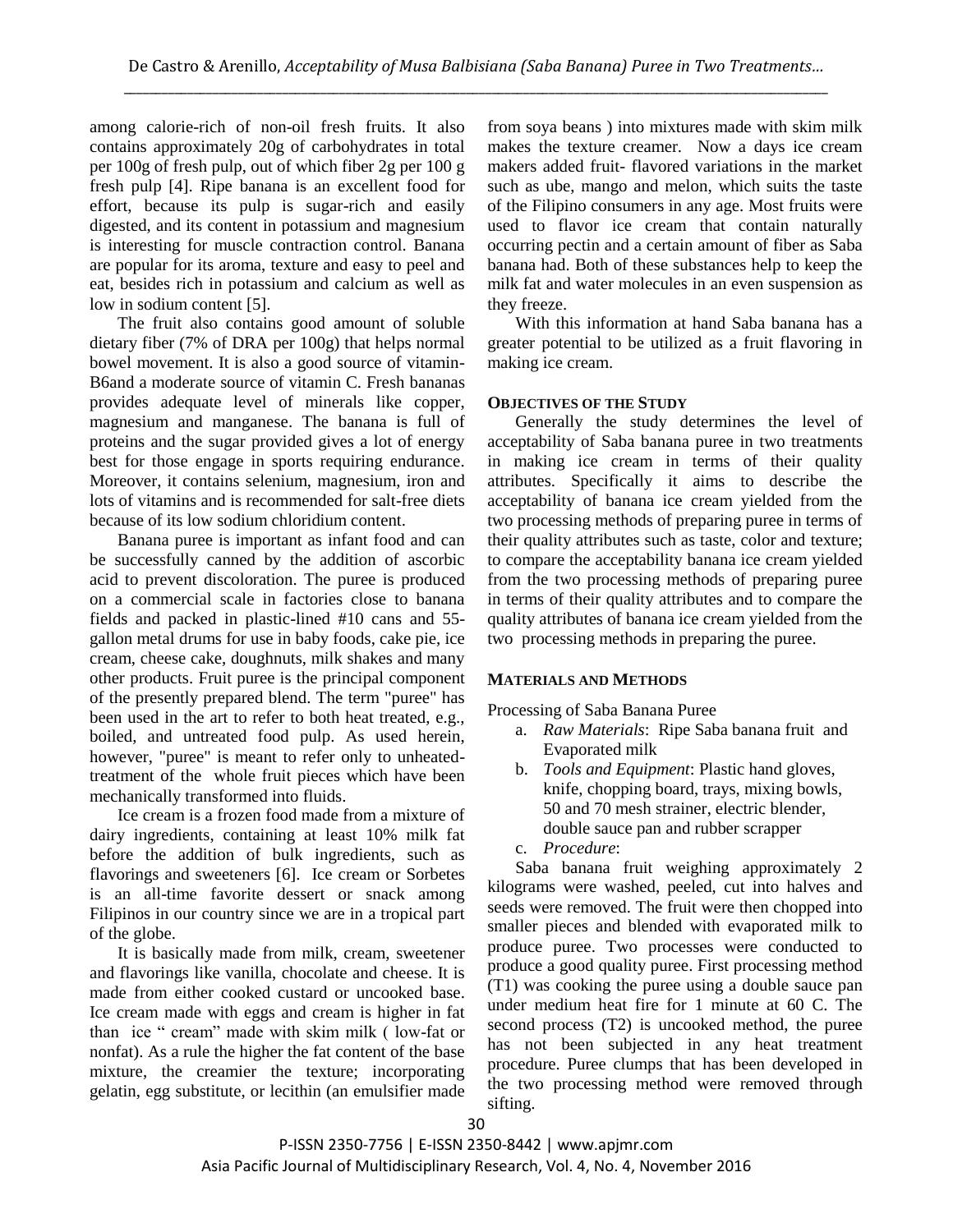Preparation of the Saba banana ice cream

- a. *Raw Materials*: Processed Saba banana puree (T1 and T2), All-purpose cream and Condensed milk
- b. *Tools and Equipment*: Mixing bowls, Rubber scraper, Electric mixer, *80 mesh* Sifter, ladle, ice cream cups and freezer
- c. *Procedure*:

All-purpose cream was chilled overnight and blended with condensed milk to make the cream mixture. Saba banana puree in two treatments were then mixed with the cream mixture and subjected to a  $$ high speed mixing with the use of electric mixer.

The processed cream and saba banana puree mixture were passes through a fine mesh sifter to eliminate extra clumps and subjected to overnight freezing.

Saba banana ice cream made from the two processing methods in preparing the fruit puree was made to determine the acceptability of the product in terms of their quality attributes.

Sensory evaluation is the process of using our senses (taste, smell, touch, sight) and applying them to determine the acceptability of foods. Simply, it is assessing the food to make sure that it looks, smells, and tastes delicious [7].

To measure the acceptance of the evaluators the 9 point Hedonic scale was used. The panelist rated the two samples from 1-9 where 1 corresponds to "dislike extremely" which means least accepted and 9 corresponds to "like extremely" which means the most accepted product.

To compare the significant differences between the two banana ice cream in terms of their sensory characteristics, a Special Analysis of Variance (ANOVA) was employed.



#### **Figure 1. Saba banana Ice Cream Processing Framework**

#### **RESULTS AND DISCUSSION**

| Table 1. Mean acceptability of the quality      |  |
|-------------------------------------------------|--|
| attributes of banana ice-cream yielded from the |  |
| two processing methods.                         |  |

|                | <b>Banana Ice-Cream</b> |                    |                           |                    |  |  |  |
|----------------|-------------------------|--------------------|---------------------------|--------------------|--|--|--|
| <b>Quality</b> |                         | T1 – Cooked Puree  | <b>T2- Uncooked Puree</b> |                    |  |  |  |
| attributes     | Mean                    | <b>Description</b> | Mean                      | <b>Description</b> |  |  |  |
| Taste          | 8.8                     | Liked              | 7.6                       | Liked very         |  |  |  |
|                |                         | extremely          |                           | much               |  |  |  |
| Texture        | 8.5                     | Liked              | 7.0                       | Liked              |  |  |  |
|                |                         | extremely          |                           | moderately         |  |  |  |
| Color          | 8.2                     | Liked very         | 6.7                       | Like               |  |  |  |
|                |                         | much               |                           | moderately         |  |  |  |
| <b>Overall</b> | 8.5                     | <b>Liked</b>       | 7.1                       | Liked              |  |  |  |
| <b>Mean</b>    |                         | extremely          |                           | moderately         |  |  |  |

Table 1 presents the computed mean scores for taste, texture and color in the two processing methods in preparing Saba banana puree in making ice cream.

It can be noted that the mean score of treatment 1 with respect to taste and texture were 8.8 and 8.5, respectively described as liked extremely, while the color was rated liked very much as indicated by its mean score of 8.2

The overall mean score of 8.5 in terms of taste, texture and color implies that the cooked Saba banana puree as ingredient in making ice cream was liked extremely by the panelists.

This support the studies conducted by Charles Sims and Robert Bates in 1994 entitled Challenges to tropical fruit juices: Banana as example stated that heating whole bananas or puree effectively inhibited browning of color and the blanched puree (30 seconds at ~90ºC with rapid cooling) can also be frozen in bulk, with better retention of volatiles [8].

While the mean score of treatment 2 with respect to texture and color were 7.0 and 6.7, respectively described as liked moderately, while the taste was rated liked very much as indicated by its mean score of 7.6.

The overall mean score of 7.1 in terms of taste, texture and color implies that the uncooked Saba banana puree as ingredient in making ice cream was liked moderately by the panelists.

31 P-ISSN 2350-7756 | E-ISSN 2350-8442 | www.apjmr.com

Asia Pacific Journal of Multidisciplinary Research, Vol. 4, No. 4, November 2016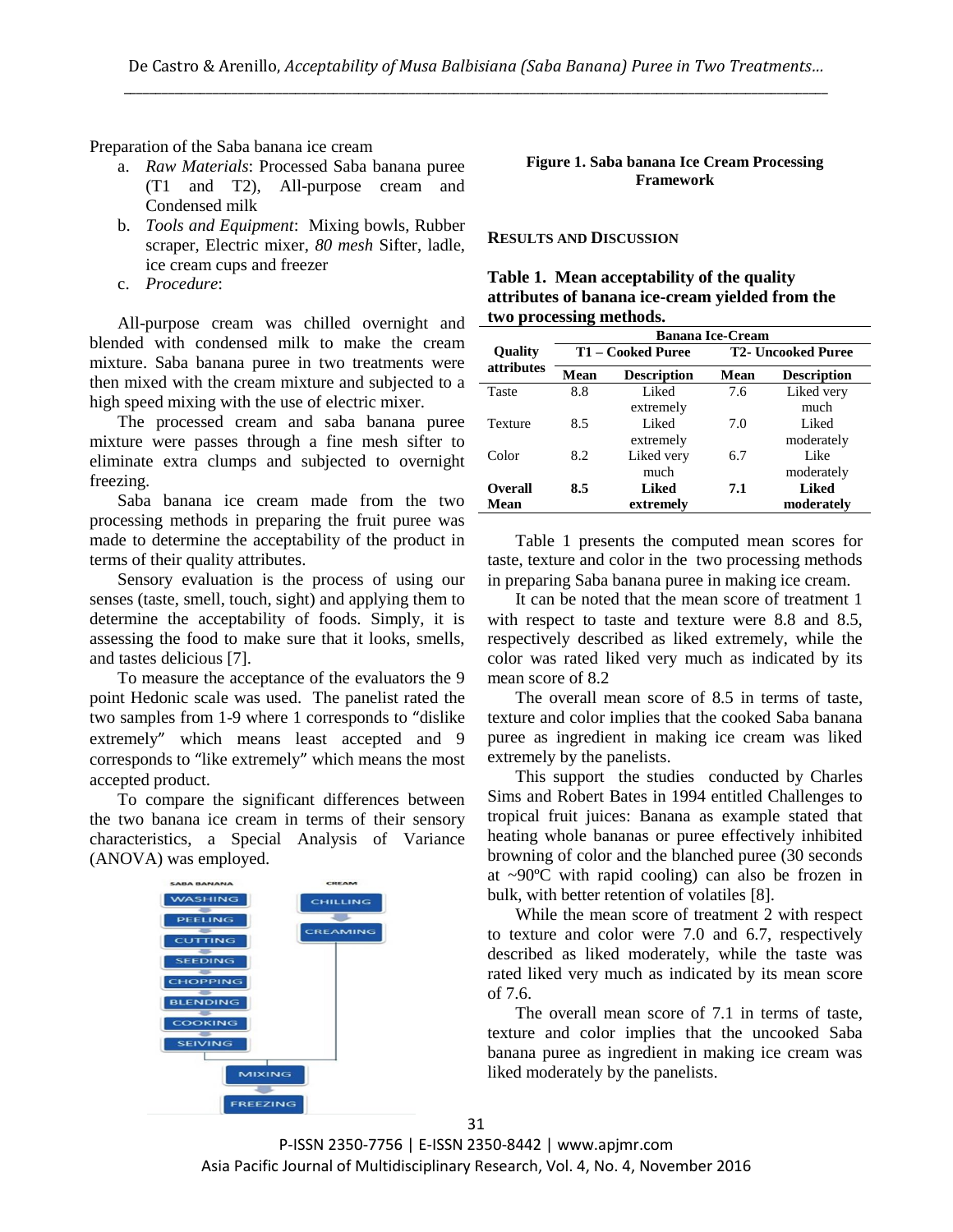| acceptability differences of banana ice cream |             |             |               |  |  |  |  |
|-----------------------------------------------|-------------|-------------|---------------|--|--|--|--|
| yielded from the two processing methods.      |             |             |               |  |  |  |  |
| <b>Variables</b>                              | Computed t- | Critical t- | <b>Result</b> |  |  |  |  |
|                                               | value       | value       |               |  |  |  |  |
| Taste                                         | 8.27        | 2.02        | Significant   |  |  |  |  |
| Texture                                       | 9.75        | 2.02        | Significant   |  |  |  |  |

Color 10.75 2.02 Significant

| Table 2 T-test analysis on quality attributes |  |
|-----------------------------------------------|--|
| acceptability differences of banana ice cream |  |
| vielded from the two processing methods.      |  |

As shown from Table 2 the computed t-value for the taste, texture and color between the two treatments were 8.27, 9.75 and 10.75 with the critical t-value of 2.02

Result showed that there is a significant difference in the quality attributes between the two processing methods employed in the preparation of Saba banana puree in making ice cream as perceived by the trained panelist.

**Table 3 ANOVA table on quality attributes acceptability difference of banana ice cream (T1)**

| <b>Source of Variation</b> | Sum of         | df | Mean          |       | Sig     |
|----------------------------|----------------|----|---------------|-------|---------|
|                            | <b>Squares</b> |    | <b>Square</b> |       |         |
| Between Groups             | 3.600          |    | 1.800         | 9.000 | $.000*$ |
| Within Groups              | 11.400         | 57 | .200          |       |         |
| Total                      | 15.000         | 59 |               |       |         |
|                            |                |    |               |       |         |

*\*Significant*

As seen from Table 3 presents that the special ANOVA on the quality attributes of Saba banana ice cream. Results showed that there is a significant difference on the quality attributes as it was attested to by the obtained f-ratio (9.000) between and within groups. It can be noted that the sum of squares between groups is 3.600 with the degrees of freedom of 2 with the total mean score of 1.800 while the sum of squares within groups is 11.400 with 57 degrees of freedom as reflected to its total mean score of .200

The foregoing result implies that the scores for overall acceptability of the two treatments were significantly difference as shown in Table 1. The taste and texture in treatment 1 is liked extremely while the color is liked very much. In treatment 2 the taste is liked very much while the texture and color is liked moderately. The overall mean score of Treatment 1 is 8.5 described as liked extremely while in treatment 2 is liked moderately with the mean score of 7.1

**Table 4 ANOVA table on quality attributes acceptability difference of banana ice cream (T2)**

| Between Groups<br>Within Groups | 8.400<br>13.000 |    | 4.200<br>.228 | 18.415 | $.000*$ |  |
|---------------------------------|-----------------|----|---------------|--------|---------|--|
| Total                           | 21.400          | 59 |               |        |         |  |

*\*Significant*

As seen from Table 4, result showed that there is a significant difference in the quality attributes of Saba banana ice cream in two treatments in terms of taste, texture and color as shown in Table 2. This was attested to by the obtained f-ratio (18.415) between and within groups. It can be noted that the sum of squares between groups is 8.400 with the degrees of freedom of 2 with the total mean square of 4.200 while the sum of squares within groups is 13.000 with 57 degrees of freedom as reflected to its total mean score of .228

The foregoing result implies that the scores for overall acceptability of the two treatments were significantly difference as shown in Table 1. The taste and texture in treatment 1 is liked extremely while the color is liked very much. In treatment 2 the taste is liked very much while the texture and color is liked moderately. The overall mean score of Treatment 1 is 8.5 described as liked extremely while in treatment 2 is liked moderately with the mean score of 7.1

## **CONCLUSIONS**

On the basis of the aforementioned findings, it can be concluded that in preparing fruit based ice cream using banana. Cooked Musa Balbisiana (Saba banana) Puree was highly accepted by the trained panelist in terms of taste, texture and color. It was found out that through heating process of the puree at 60 C for one minute with the addition of ascorbic acid the natural flavor, color and aroma of the banana puree was preserved. Generally the Saba banana fruit is nutritious and highly accepted in making ice cream. It was also found out that the saba banana ice cream was feasible in terms of its marketability and productivity with its good potential to attract buyers. In this sense we believe that our study will be able to contribute on the utilization of the Saba banana fruit in terms of product development. The study could help the local banana farmers in the different parts of the Philippines specifically in the MIMAROPA Region to increase their profit out of Saba banana production, likewise the micro, small and medium enterprises or small food processor may engaged themselves in value adding product like banana ice cream.

| Source of Variation Sum of | <b>Squares</b> | df | Mean<br>Square | Sig RECOMMENDATIONS |
|----------------------------|----------------|----|----------------|---------------------|
|                            |                |    |                | 32                  |

P-ISSN 2350-7756 | E-ISSN 2350-8442 | www.apjmr.com Asia Pacific Journal of Multidisciplinary Research, Vol. 4, No. 4, November 2016